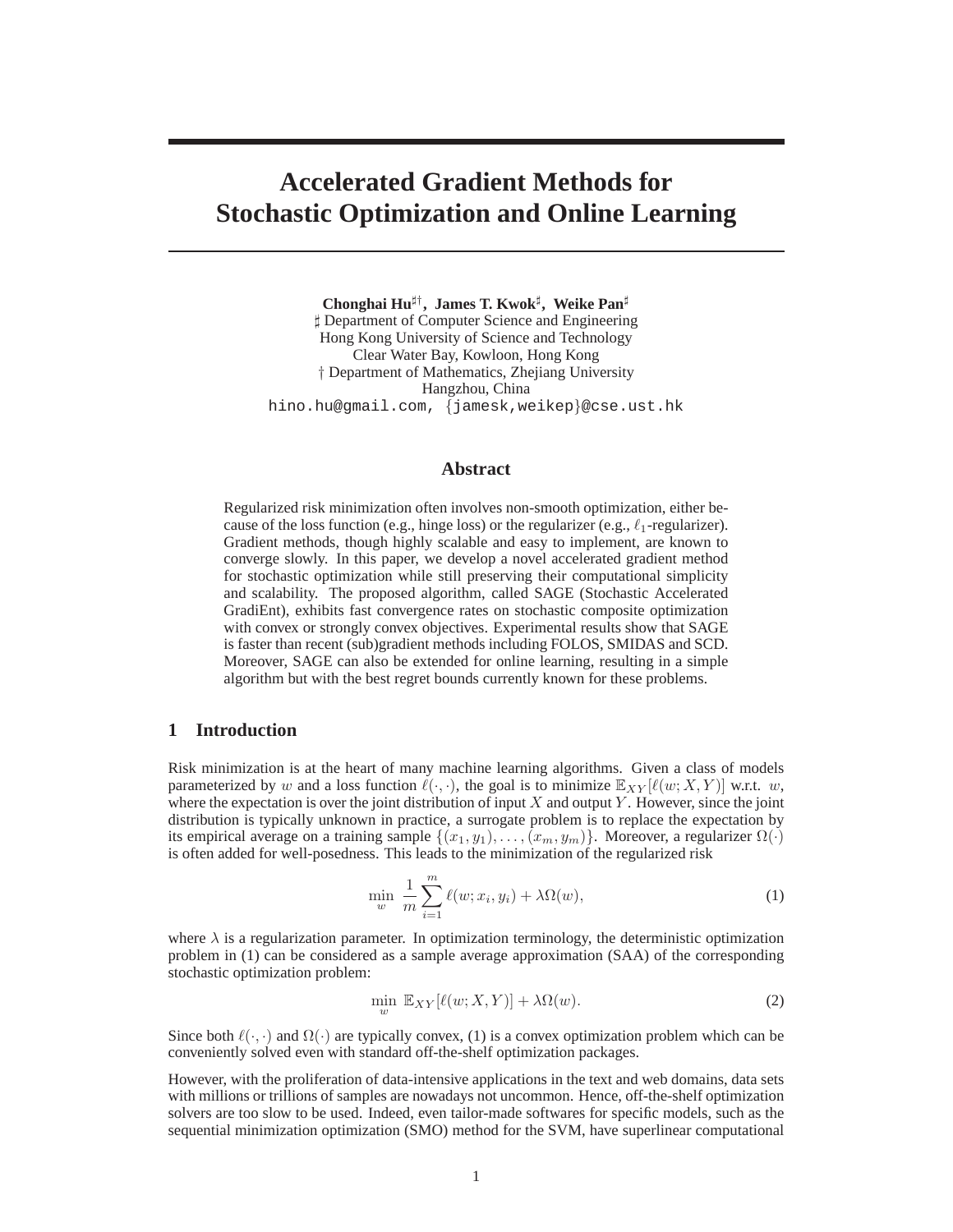complexities and thus are not feasible for large data sets. In light of this, the use of stochastic methods have recently drawn a lot of interest and many of these are highly successful. Most are based on (variants of) the stochastic gradient descent (SGD). Examples include Pegasos [1], SGD-QN [2], FOLOS [3], and stochastic coordinate descent (SCD) [4]. The main advantages of these methods are that they are simple to implement, have low per-iteration complexity, and can scale up to large data sets. Their runtime is independent of, or even decrease with, the number of training samples [5, 6]. On the other hand, because of their simplicity, these methods have a slow convergence rate, and thus may require a large number of iterations.

While standard gradient schemes have a slow convergence rate, they can often be "accelerated". This stems from the pioneering work of Nesterov in 1983 [7], which is a deterministic algorithm for smooth optimization. Recently, it is also extended for composite optimization, where the objective has a smooth component and a non-smooth component [8, 9]. This is particularly relevant to machine learning since the loss  $\ell$  and regularizer  $\Omega$  in (2) may be non-smooth. Examples include loss functions such as the commonly-used hinge loss used in the SVM, and regularizers such as the popular  $\ell_1$  penalty in Lasso [10], and basis pursuit. These accelerated gradient methods have also been successfully applied in the optimization problems of multiple kernel learning [11] and trace norm minimization [12]. Very recently, Lan [13] made an initial attempt to further extend this for stochastic composite optimization, and obtained the convergence rate of

$$
\mathcal{O}\left(L/N^2 + (M+\sigma)/\sqrt{N}\right). \tag{3}
$$

Here,  $N$  is the number of iterations performed by the algorithm,  $L$  is the Lipschitz parameter of the gradient of the smooth term in the objective,  $M$  is the Lipschitz parameter of the nonsmooth term, and  $\sigma$  is the variance of the stochastic subgradient. Moreover, note that the first term of (3) is related to the smooth component in the objective while the second term is related to the nonsmooth component. Complexity results [14, 13] show that (3) is the optimal convergence rate for any iterative algorithm solving stochastic (general) convex composite optimization.

However, as pointed out in [15], a very useful property that can improve the convergence rates in machine learning optimization problems is strong convexity. For example, (2) can be strongly convex either because of the strong convexity of  $\ell$  (e.g., log loss, square loss) or  $\Omega$  (e.g.,  $\ell_2$  regularization). On the other hand, [13] is more interested in general convex optimization problems and so strong convexity is not utilized. Moreover, though theoretically interesting, [13] may be of limited practical use as (1) the stepsize in its update rule depends on the often unknown  $\sigma$ ; and (2) the number of iterations performed by the algorithm has to be fixed in advance.

Inspired by the successes of Nesterov's method, we develop in this paper a novel accelerated subgradient scheme for stochastic composite optimization. It achieves the optimal convergence rate of  $\mathcal{O}\left(L/N^2 + \sigma/\sqrt{N}\right)$  for general convex objectives, and  $\mathcal{O}\left((L+\mu)/N^2 + \sigma\mu^{-1}/N\right)$  for  $\mu$ strongly convex objectives. Moreover, its per-iteration complexity is almost as low as that for standard (sub)gradient methods. Finally, we also extend the accelerated gradient scheme to online learning. We obtain  $\mathcal{O}(\sqrt{N})$  regret for general convex problems and  $\mathcal{O}(\log N)$  regret for strongly convex problems, which are the best regret bounds currently known for these problems.

#### **2 Setting and Mathematical Background**

First, we recapitulate a few notions in convex analysis.

**(Lipschitz continuity)** A function  $f(x)$  is L-Lipschitz if  $||f(x) - f(y)|| \le L||x - y||$ .

**Lemma 1.** *[14] The gradient of a differentiable function* f(x) *is Lipschitz continuous with Lipschitz parameter* L *if, for any* x *and* y*,*

$$
f(y) \le f(x) + \langle \nabla f(x), y - x \rangle + \frac{L}{2} ||x - y||^2.
$$
 (4)

**(Strong convexity)** A function  $\phi(x)$  is  $\mu$ -strongly convex if  $\phi(y) \ge \phi(x) + \langle g(x), y-x \rangle + \frac{\mu}{2}$  $\frac{\mu}{2} \|y - x\|^2$ for any x, y and subgradient  $g(x) \in \partial \phi(x)$ .

**Lemma 2.** [14] Let  $\phi(x)$  be  $\mu$ -strongly convex and  $x^* = \arg \min_x \phi(x)$ . Then, for any x,

$$
\phi(x) \ge \phi(x^*) + \frac{\mu}{2} \|x - x^*\|^2. \tag{5}
$$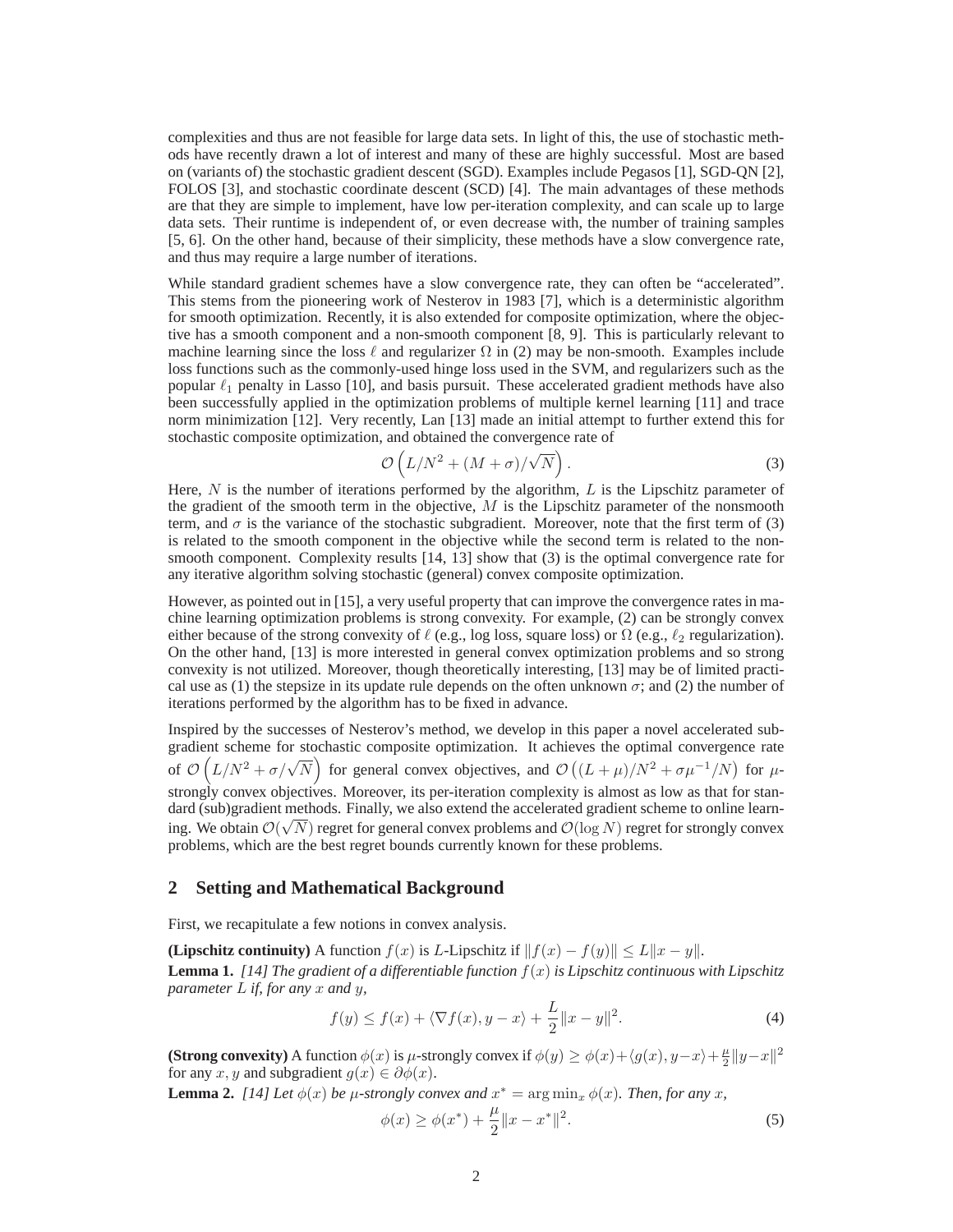We consider the following stochastic convex stochastic optimization problem, with a composite objective function

$$
\min_{x} \{ \phi(x) \equiv \mathbb{E}[F(x,\xi)] + \psi(x) \},\tag{6}
$$

where  $\xi$  is a random vector,  $f(x) \equiv \mathbb{E}[F(x,\xi)]$  is convex and differentiable, and  $\psi(x)$  is convex but non-smooth. Clearly, this includes the optimization problem (2). Moreover, we assume that the gradient of  $f(x)$  is L-Lipschitz and  $\phi(x)$  is  $\mu$ -strongly convex (with  $\mu > 0$ ). Note that when  $\phi(x)$  is smooth ( $\psi(x) = 0$ ),  $\mu$  lower bounds the smallest eigenvalue of its Hessian.

Recall that in smooth optimization, the gradient update  $x_{t+1} = x_t - \lambda \nabla f(x_t)$  on a function  $f(x)$ can be seen as proximal regularization of the linearized  $f$  at the current iterate  $x_t$  [16]. In other words,  $x_{t+1} = \arg \min_{x} (\langle \nabla f(x_t), x - x_t \rangle + \frac{1}{2\lambda} ||x - x_t||^2)$ . With the presence of a non-smooth component, we have the following more general notion.

**(Gradient mapping)** [8] In minimizing  $f(x) + \psi(x)$ , where f is convex and differentiable and  $\psi$  is convex and non-smooth,

$$
x_{t+1} = \arg\min_{x} \left( \langle \nabla f(x), x - x_t \rangle + \frac{1}{2\lambda} ||x - x_t||^2 + \psi(x) \right) \tag{7}
$$

is called the generalized gradient update, and  $\delta = \frac{1}{\lambda}(x_t - x_{t+1})$  is the (generalized) gradient mapping. Note that the quadratic approximation is made to the smooth component only. It can be shown that the gradient mapping is analogous to the gradient in smooth convex optimization [14, 8]. This is also a common construct used in recent stochastic subgradient methods [3, 17].

## **3 Accelerated Gradient Method for Stochastic Learning**

Let  $G(x_t, \xi_t) \equiv \nabla_x F(x, \xi_t)|_{x=x_t}$  be the stochastic gradient of  $F(x, \xi_t)$ . We assume that it is an unbiased estimator of the gradient  $\nabla f(x)$ , i.e.,  $\mathbb{E}_{\xi}[G(x,\xi)]=\nabla f(x)$ . Algorithm 1 shows the proposed algorithm, which will be called SAGE (Stochastic Accelerated GradiEnt). It involves the updating of three sequences  $\{x_t\}$ ,  $\{y_t\}$  and  $\{z_t\}$ . Note that  $y_t$  is the generalized gradient update, and  $x_{t+1}$  is a convex combination of  $y_t$  and  $z_t$ . The algorithm also maintains two parameter sequences  $\{\alpha_t\}$  and  $\{L_t\}$ . We will see in Section 3.1 that different settings of these parameters lead to different convergence rates. Note that the only expensive step of Algorithm 1 is the computation of the generalized gradient update  $y_t$ , which is analogous to the subgradient computation in other subgradient-based methods. In general, its computational complexity depends on the structure of  $\psi(x)$ . As will be seen in Section 3.3, this can often be efficiently obtained in many regularized risk minimization problems.

**Algorithm 1** SAGE (Stochastic Accelerated GradiEnt).

Input: Sequences  $\{L_t\}$  and  $\{\alpha_t\}$ . Initialize:  $y_{-1} = z_{-1} = 0$ ,  $\alpha_0 = \lambda_0 = 1$ .  $L_0 = L + \mu$ . **for**  $t = 0$  to N **do**  $x_t = (1 - \alpha_t)y_{t-1} + \alpha_t z_{t-1}.$  $y_t = \arg \min_x \left\{ \langle G(x_t, \xi_t), x - x_t \rangle + \frac{L_t}{2} ||x - x_t||^2 + \psi(x) \right\}.$  $z_t = z_{t-1} - (L_t \alpha_t + \mu)^{-1} [L_t(x_t - y_t) + \mu(z_{t-1} - x_t)].$ **end for** Output  $y_N$ .

#### **3.1 Convergence Analysis**

Define  $\Delta_t \equiv G(x_t, \xi_t) - \nabla f(x_t)$ . Because of the unbiasedness of  $G(x_t, \xi_t)$ ,  $\mathbb{E}_{\xi_t}[\Delta_t] = 0$ . In the following, we will show that the value of  $\phi(y_t) - \phi(x)$  can be related to that of  $\phi(y_{t-1}) - \phi(x)$  for any x. Let  $\delta_t \equiv L_t(x_t - y_t)$  be the gradient mapping involved in updating  $y_t$ . First, we introduce the following lemma.

**Lemma 3.** *For*  $t \geq 0$ ,  $\phi(x)$  *is quadratically bounded from below as* 

$$
\phi(x) \ge \phi(y_t) + \langle \delta_t, x - x_t \rangle + \frac{\mu}{2} ||x - x_t||^2 + \langle \Delta_t, y_t - x \rangle + \frac{2L_t - L}{2L_t^2} ||\delta_t||^2.
$$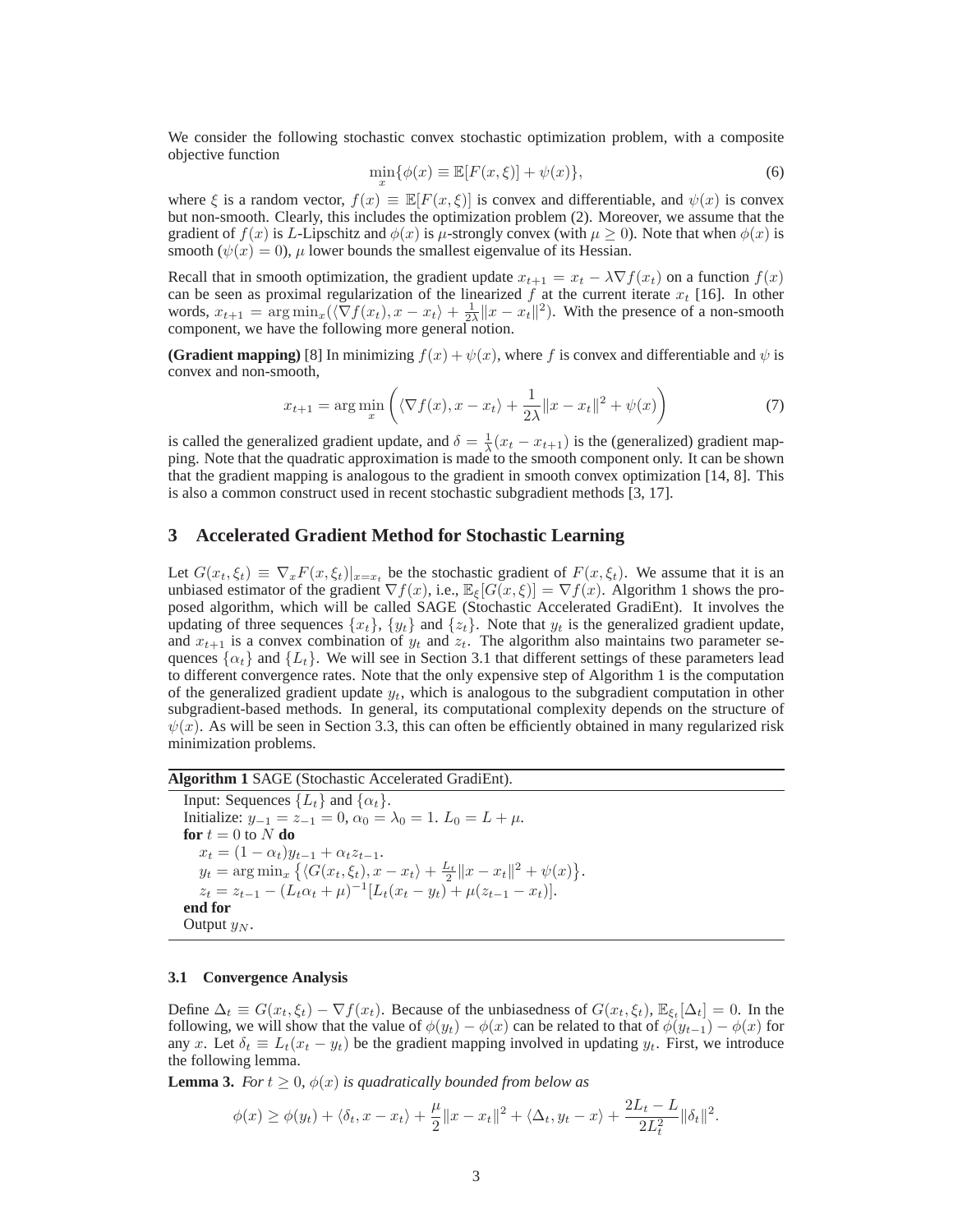**Proposition 1.** *Assume that for each*  $t \geq 0$ *,*  $\|\Delta_t\|_* \leq \sigma$  *and*  $L_t > L$ *, then* 

$$
\phi(y_t) - \phi(x) + \frac{L_t \alpha_t^2 + \mu \alpha_t}{2} ||x - z_t||^2
$$
\n
$$
\leq (1 - \alpha_t) [\phi(y_{t-1}) - \phi(x)] + \frac{L_t \alpha_t^2}{2} ||x - z_{t-1}||^2 + \frac{\sigma^2}{2(L_t - L)} + \alpha_t \langle \Delta_t, x - z_{t-1} \rangle.
$$
\n(8)

*Proof.* Define  $V_t(x) = \langle \delta_t, x - x_t \rangle + \frac{\mu}{2}$  $\frac{\mu}{2} \|x - x_t\|^2 + \frac{L_t \alpha_t}{2} \|x - z_{t-1}\|^2$ . It is easy to see that  $z_t = \arg \min_{x \in \mathbb{R}^d} V_t(x)$ . Moreover, notice that  $V_t(x)$  is  $(L_t \alpha_t + \mu)$ -strongly convex. Hence on applying Lemmas 2 and 3, we obtain that for any  $x$ ,

$$
V_t(z_t) \le V_t(x) - \frac{L_t \alpha_t + \mu}{2} \|x - z_t\|^2
$$
  
=  $\langle \delta_t, x - x_t \rangle + \frac{\mu}{2} \|x - x_t\|^2 + \frac{L_t \alpha_t}{2} \|x - z_{t-1}\|^2 - \frac{L_t \alpha_t + \mu}{2} \|x - z_t\|^2$   
 $\le \phi(x) - \phi(y_t) - \frac{2L_t - L}{2L_t^2} \|\delta_t\|^2 + \frac{L_t \alpha_t}{2} \|x - z_{t-1}\|^2 - \frac{L_t \alpha_t + \mu}{2} \|x - z_t\|^2 + \langle \Delta_t, x - y_t \rangle.$ 

Then,  $\phi(y_t)$  can be bounded from above, as:

$$
\phi(y_t) \leq \phi(x) + \langle \delta_t, x_t - z_t \rangle - \frac{2L_t - L}{2L_t^2} \|\delta_t\|^2 - \frac{L_t \alpha_t}{2} \|z_t - z_{t-1}\|^2 + \frac{L_t \alpha_t}{2} \|x - z_{t-1}\|^2 - \frac{L_t \alpha_t + \mu}{2} \|x - z_t\|^2 + \langle \Delta_t, x - y_t \rangle,
$$
\n(9)

where the non-positive term  $-\frac{\mu}{2}$  $\frac{\mu}{2}$ || $z_t - x_t$ ||<sup>2</sup> has been dropped from its right-hand-side. On the other hand, by applying Lemma 3 with  $x = y_{t-1}$ , we get

$$
\phi(y_t) - \phi(y_{t-1}) \le \langle \delta_t, x_t - y_{t-1} \rangle + \langle \Delta_t, y_{t-1} - y_t \rangle - \frac{2L_t - L}{2L_t^2} ||\delta_t||^2,
$$
\n(10)

where the non-positive term  $-\frac{\mu}{2}$  $\frac{\mu}{2} \| y_{t-1} - x_t \|^2$  has also been dropped from the right-hand-side. On multiplying (9) by  $\alpha_t$  and (10) by  $1 - \alpha_t$ , and then adding them together, we obtain

$$
\phi(y_t) - \phi(x) \le (1 - \alpha_t) [\phi(y_{t-1}) - \phi(x)] - \frac{2L_t - L}{2L_t^2} \|\delta_t\|^2 + \mathcal{A} + \mathcal{B} + \mathcal{C} - \frac{L_t \alpha_t^2}{2} \|z_t - z_{t-1}\|^2, \tag{11}
$$

where  $\mathcal{A} = \langle \delta_t, \alpha_t(x_t - z_t) + (1 - \alpha_t)(x_t - y_{t-1}) \rangle$ ,  $\mathcal{B} = \alpha_t \langle \Delta_t, x - y_t \rangle + (1 - \alpha_t) \langle \Delta_t, y_{t-1} - y_t \rangle$ , and  $C = \frac{L_t \alpha_t^2}{2} ||x - z_{t-1}||^2 - \frac{L_t \alpha_t^2 + \mu \alpha_t}{2}$  $\frac{1 + \mu \alpha_t}{2}$   $||x - z_t||^2$ . In the following, we consider to upper bound A and B. First, by using the update rule of  $x_t$  in Algorithm 1 and the Young's inequality<sup>1</sup>, we have

$$
\mathcal{A} = \langle \delta_t, \alpha_t (x_t - z_{t-1}) + (1 - \alpha_t)(x_t - y_{t-1}) \rangle + \alpha_t \langle \delta_t, z_{t-1} - z_t \rangle
$$
  
=  $\alpha_t \langle \delta_t, z_{t-1} - z_t \rangle \le \frac{L_t \alpha_t^2}{2} ||z_t - z_{t-1}||^2 + \frac{||\delta_t||^2}{2L_t}.$  (12)

On the other hand,  $\beta$  can be bounded as

$$
\mathcal{B} = \langle \Delta_t, \alpha_t x + (1 - \alpha_t) y_{t-1} - x_t \rangle + \langle \Delta_t, x_t - y_t \rangle = \alpha_t \langle \Delta_t, x - z_{t-1} \rangle + \frac{\langle \Delta_t, \delta_t \rangle}{L_t}
$$
  
 
$$
\leq \alpha_t \langle \Delta_t, x - z_{t-1} \rangle + \frac{\sigma ||\delta_t||}{L_t},
$$
 (13)

where the second equality is due to the update rule of  $x_t$ , and the last step is from the Cauchy-Schwartz inequality and the boundedness of  $\Delta_t$ . Hence, plugging (12) and (13) into (11),

$$
\phi(y_t) - \phi(x) \le (1 - \alpha_t) [\phi(y_{t-1}) - \phi(x)] - \frac{(L_t - L) ||\delta_t||^2}{2L_t^2} + \frac{\sigma ||\delta_t||}{L_t} + \alpha_t \langle \Delta_t, x - z_{t-1} \rangle + C
$$
  

$$
\le (1 - \alpha_t) [\phi(y_{t-1}) - \phi(x)] + \frac{\sigma^2}{2(L_t - L)} + \alpha_t \langle \Delta_t, x - z_{t-1} \rangle + C,
$$

where the last step is due to the fact that  $-ax^2 + bx \leq \frac{b^2}{4a}$  with  $a, b > 0$ . On re-arranging terms, we obtain (8).

<sup>1</sup>The Young's inequality states that  $\langle x, y \rangle \le \frac{\|x\|^2}{2a} + \frac{a\|y\|^2}{2}$  for any  $a > 0$ .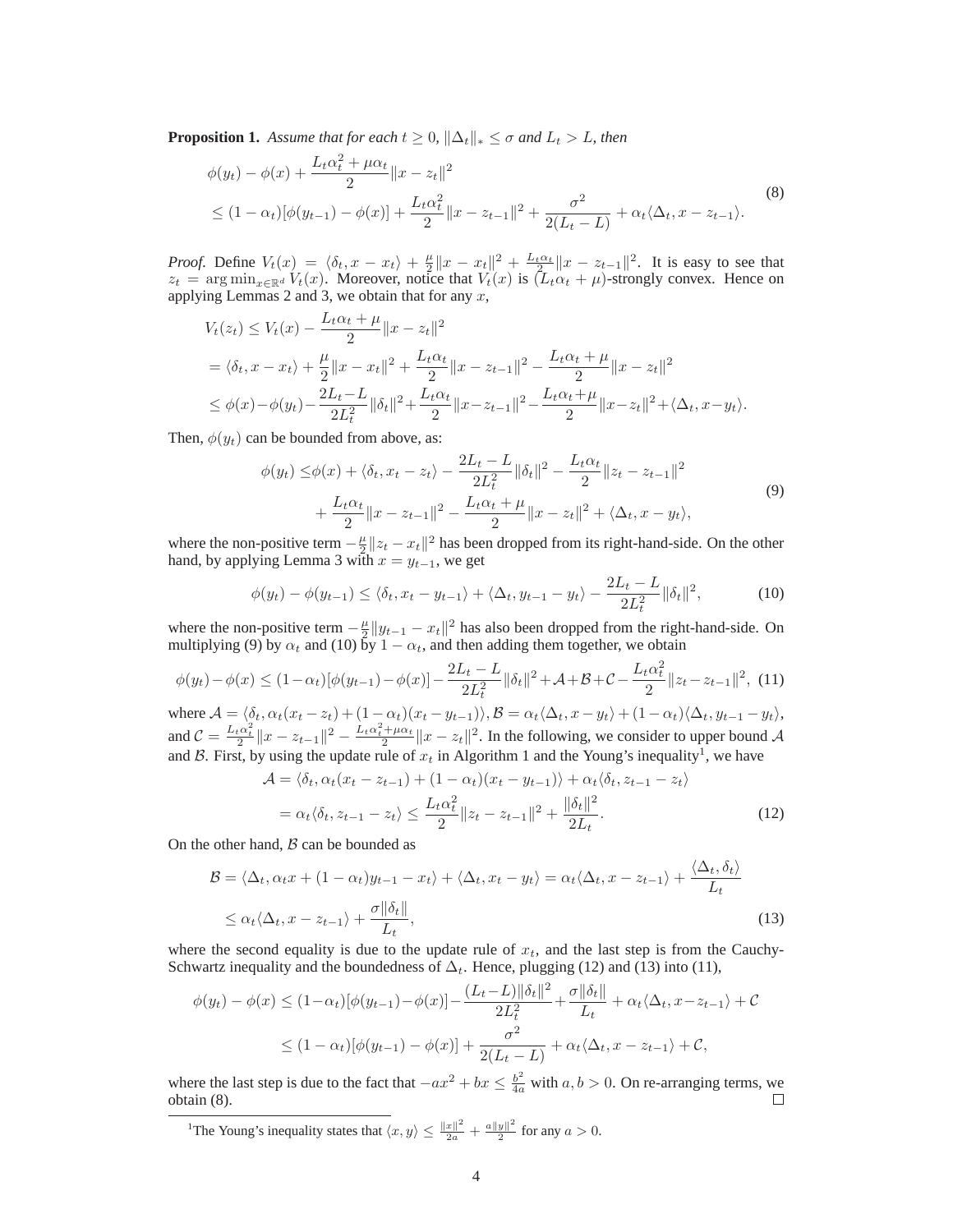Let the optimal solution in problem (6) be  $x^*$ . From the update rules in Algorithm 1, we observe that the triplet  $(x_t, y_{t-1}, z_{t-1})$  depends on the random process  $\xi_{[t-1]} \equiv {\xi_0, \ldots, \xi_{t-1}}$  and hence is also random. Clearly,  $z_{t-1}$  and  $x^*$  are independent of  $\xi_t$ . Thus,

$$
\mathbb{E}_{\xi_{[t]}} \langle \Delta_t, x^* - z_{t-1} \rangle = \mathbb{E}_{\xi_{[t-1]}} \mathbb{E}_{\xi_{[t]}} [\langle \Delta_t, x^* - z_{t-1} \rangle | \xi_{[t-1]}] = \mathbb{E}_{\xi_{[t-1]}} \mathbb{E}_{\xi_t} [\langle \Delta_t, x^* - z_{t-1} \rangle]
$$
  
=  $\mathbb{E}_{\xi_{[t-1]}} \langle x^* - z_{t-1}, \mathbb{E}_{\xi_t} [\Delta_t] \rangle = 0$ ,

where the first equality uses  $\mathbb{E}_x[h(x)] = \mathbb{E}_y \mathbb{E}_x[h(x)|y]$ , and the last equality is from our assumption that the stochastic gradient  $G(x, \xi)$  is unbiased. Taking expectations on both sides of (8) with  $x =$  $x^*$ , we obtain the following corollary, which will be useful in proving the subsequent theorems.

**Corollary 1.**

$$
\mathbb{E}[\phi(y_t)] - \phi(x^*) + \frac{L_t \alpha_t^2 + \mu \alpha_t}{2} \mathbb{E}[\|x^* - z_t\|^2] \n\le (1 - \alpha_t) (\mathbb{E}[\phi(y_{t-1})] - \phi(x^*)) + \frac{L_t \alpha_t^2}{2} \mathbb{E}[\|x^* - z_{t-1}\|^2] + \frac{\sigma^2}{2(L_t - L)}.
$$

So far, the choice of  $L_t$  and  $\alpha_t$  in Algorithm 1 has been left unspecified. In the following, we will show that with a good choice of  $L_t$  and  $\alpha_t$ , (the expectation of)  $\phi(y_t)$  converges rapidly to  $\phi(x^*)$ . **Theorem 1.** *Assume that*  $\mathbb{E}[\Vert x^* - z_t \Vert^2] \leq D^2$  *for some D. Set* 

$$
L_t = b(t+1)^{\frac{3}{2}} + L, \quad \alpha_t = \frac{2}{t+2}, \tag{14}
$$

*where*  $b > 0$  *is a constant. Then the expected error of Algorithm 1 can be bounded as* 

$$
\mathbb{E}[\phi(y_N)] - \phi(x^*) \le \frac{3D^2L}{N^2} + \left(3D^2b + \frac{5\sigma^2}{3b}\right)\frac{1}{\sqrt{N}}.\tag{15}
$$

If  $\sigma$  were known, we can set b to the optimal choice of  $\frac{\sqrt{5}\sigma}{3D}$ , and the bound in (15) becomes  $\frac{3D^2L}{N^2}$  +  $2\sqrt{ }$  $\frac{\sqrt{5}\sigma D}{\sqrt{N}}$  $\frac{\partial \sigma D}{\overline{N}}$ .

Note that so far  $\phi(x)$  is only assumed to be convex. As is shown in the following theorem, the convergence rate can be further improved by assuming strong convexity. This also requires another setting of  $\alpha_t$  and  $L_t$  which is different from that in (14).

**Theorem 2.** Assume the same conditions as in Theorem 1, except that  $\phi(x)$  is  $\mu$ -strongly convex. *Set*

$$
L_t = L + \mu \lambda_{t-1}^{-1}, \text{ for } t \ge 1; \quad \alpha_t = \sqrt{\lambda_{t-1} + \frac{\lambda_{t-1}^2}{4}} - \frac{\lambda_{t-1}}{2}, \text{ for } t \ge 1,
$$
 (16)

*where*  $\lambda_t \equiv \prod_{k=1}^t (1 - \alpha_t)$  *for*  $t \ge 1$  *and*  $\lambda_0 = 1$ *. Then, the expected error of Algorithm 1 can be bounded as*

$$
\mathbb{E}[\phi(y_N)] - \phi(x^*) \le \frac{2(L+\mu)D^2}{N^2} + \frac{6\sigma^2}{N\mu}.
$$
\n(17)

In comparison, FOLOS only converges as  $\mathcal{O}(\log(N)/N)$  for strongly convex objectives.

#### **3.2 Remarks**

As in recent studies on stochastic composite optimization [13], the error bounds in (15) and (17) consist of two terms: a faster term which is related to the smooth component and a slower term related to the non-smooth component. SAGE benefits from using the structure of the problem and accelerates the convergence of the smooth component. On the other hand, many stochastic (sub)gradient-based algorithms like FOLOS do not separate the smooth from the non-smooth part, but simply treat the whole objective as non-smooth. Consequently, convergence of the smooth component is also slowed down to  $\mathcal{O}(1/\sqrt{N})$ .

As can be seen from (15) and (17), the convergence of SAGE is essentially encumbered by the variance of the stochastic subgradient. Recall that the variance of the average of  $p$  i.i.d. random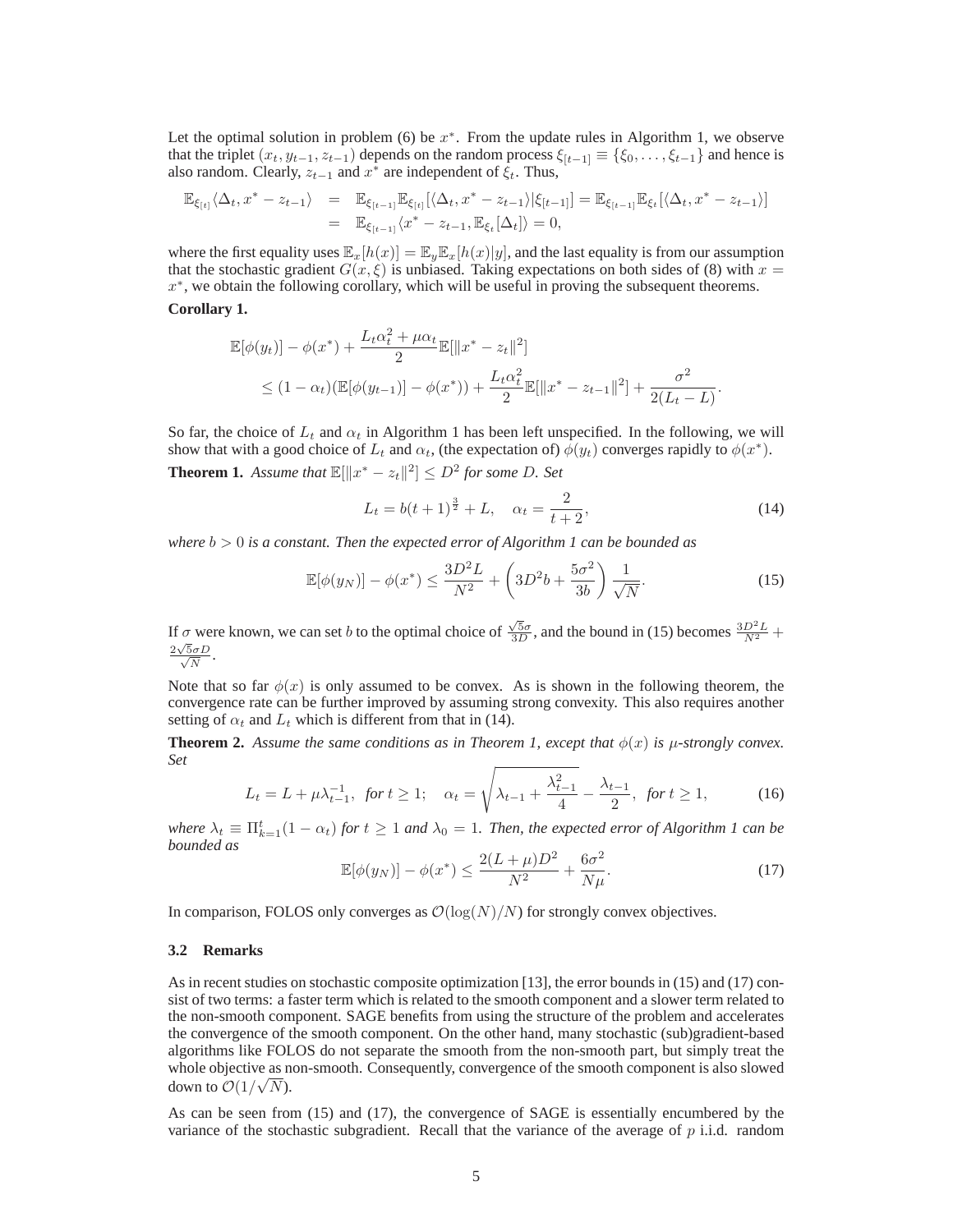variables is equal to  $1/p$  of the original variance. Hence, as in Pegasos [1],  $\sigma$  can be reduced by estimating the subgradient from a data subset.

Unlike the AC-SA algorithm in [13], the settings of  $L_t$  and  $\alpha_t$  in (14) do not require knowledge of  $\sigma$  and the number of iterations, both of which can be difficult to estimate in practice. Moreover, with the use of a sparsity-promoting  $\psi(x)$ , SAGE can produce a sparse solution (as will be experimentally demonstrated in Section 5) while AC-SA cannot. This is because in SAGE, the output  $y_t$  is obtained from a generalized gradient update. With a sparsity-promoting  $\psi(x)$ , this reduces to a (soft) thresholding step, and thus ensures a sparse solution. On the other hand, in each iteration of AC-SA, its output is a convex combination of two other variables. Unfortunately, adding two vectors is unlikely to produce a sparse vector.

#### **3.3** Efficient Computation of  $y_t$

The computational efficiency of Algorithm 1 hinges on the efficient computation of  $y_t$ . Recall that  $y_t$  is just the generalized gradient update, and so is not significantly more expensive than the gradient update in traditional algorithms. Indeed, the generalized gradient update is often a central component in various optimization and machine learning algorithms. In particular, Duchi and Singer [3] showed how this can be efficiently computed with the various smooth and non-smooth regularizers, including the  $\ell_1, \ell_2, \ell_2^2, \ell_\infty$ , Berhu and matrix norms. Interested readers are referred to [3] for details.

## **4 Accelerated Gradient Method for Online Learning**

In this section, we extend the proposed accelerated gradient scheme for online learning of (2). The algorithm, shown in Algorithm 2, is similar to the stochastic version in Algorithm 1.

**Algorithm 2** SAGE-based Online Learning Algorithm.

Inputs: Sequences  $\{L_t\}$  and  $\{\alpha_t\}$ , where  $L_t > L$  and  $0 < \alpha_t < 1$ . Initialize:  $z_1 = y_1$ . **loop**  $x_t = (1 - \alpha_t)y_{t-1} + \alpha_t z_{t-1}.$ Output  $y_t = \arg \min_x \left\{ \langle \nabla f_{t-1}(x_t), x - x_t \rangle + \frac{L_t}{2} ||x - x_t||^2 + \psi(x) \right\}.$  $z_t = z_{t-1} - \alpha_t (L_t + \mu \alpha_t)^{-1} [L_t(x_t - y_t) + \mu (z_{t-1} - x_t)].$ **end loop**

First, we introduce the following lemma, which plays a similar role as its stochastic counterpart of Lemma 3. Moreover, let  $\delta_t \equiv L_t(x_t - y_t)$  be the gradient mapping related to the updating of  $y_t$ .

**Lemma 4.** *For*  $t > 1$ ,  $\phi_t(x)$  *can be quadratically bounded from below as* 

$$
\phi_{t-1}(x) \ge \phi_{t-1}(y_t) + \langle \delta_t, x - x_t \rangle + \frac{\mu}{2} ||x - x_t||^2 + \frac{2L_t - L}{2L_t^2} ||\delta_t||^2.
$$

**Proposition 2.** *For any* x and  $t \geq 1$ , assume that there exists a subgradient  $\hat{g}(x) \in \partial \psi(x)$  such that  $\|\nabla f_t(x) + \hat{g}(x)\|_* \leq Q$ . Then for Algorithm 2,

$$
\phi_{t-1}(y_{t-1}) - \phi_{t-1}(x) \le \frac{Q^2}{2(1 - \alpha_t)(L_t - L)} + \frac{L_t}{2\alpha_t} \|x - z_{t-1}\|^2 - \frac{L_t + \mu \alpha_t}{2\alpha_t} \|x - z_t\|^2 + \frac{(1 - \alpha_t^2)L_t - \alpha_t(1 - \alpha_t)L}{2} \|y_{t-1} - z_{t-1}\|^2 - \frac{L_t}{2} \|z_t - y_t\|^2.
$$
\n(18)

*Proof Sketch.* Define  $\tau_t = L_t \alpha_t^{-1}$ . From the update rule of  $z_t$ , one can check that

$$
z_t = \arg\min_x V_t(x) \equiv \langle \delta_t, x - x_t \rangle + \frac{\mu}{2} ||x - x_t||^2 + \frac{\tau_t}{2} ||x - z_{t-1}||^2.
$$

Similar to the analysis in obtaining (9), we can obtain

$$
\phi_{t-1}(y_t) - \phi_{t-1}(x) \le \langle \delta_t, x_t - z_t \rangle - \frac{2L_t - L}{2L_t^2} \|\delta_t\|^2 - \frac{\tau_t}{2} \|z_t - z_{t-1}\|^2 + \frac{\tau_t}{2} \|x - z_{t-1}\|^2 - \frac{\tau_t + \mu}{2} \|x - z_t\|^2. \tag{19}
$$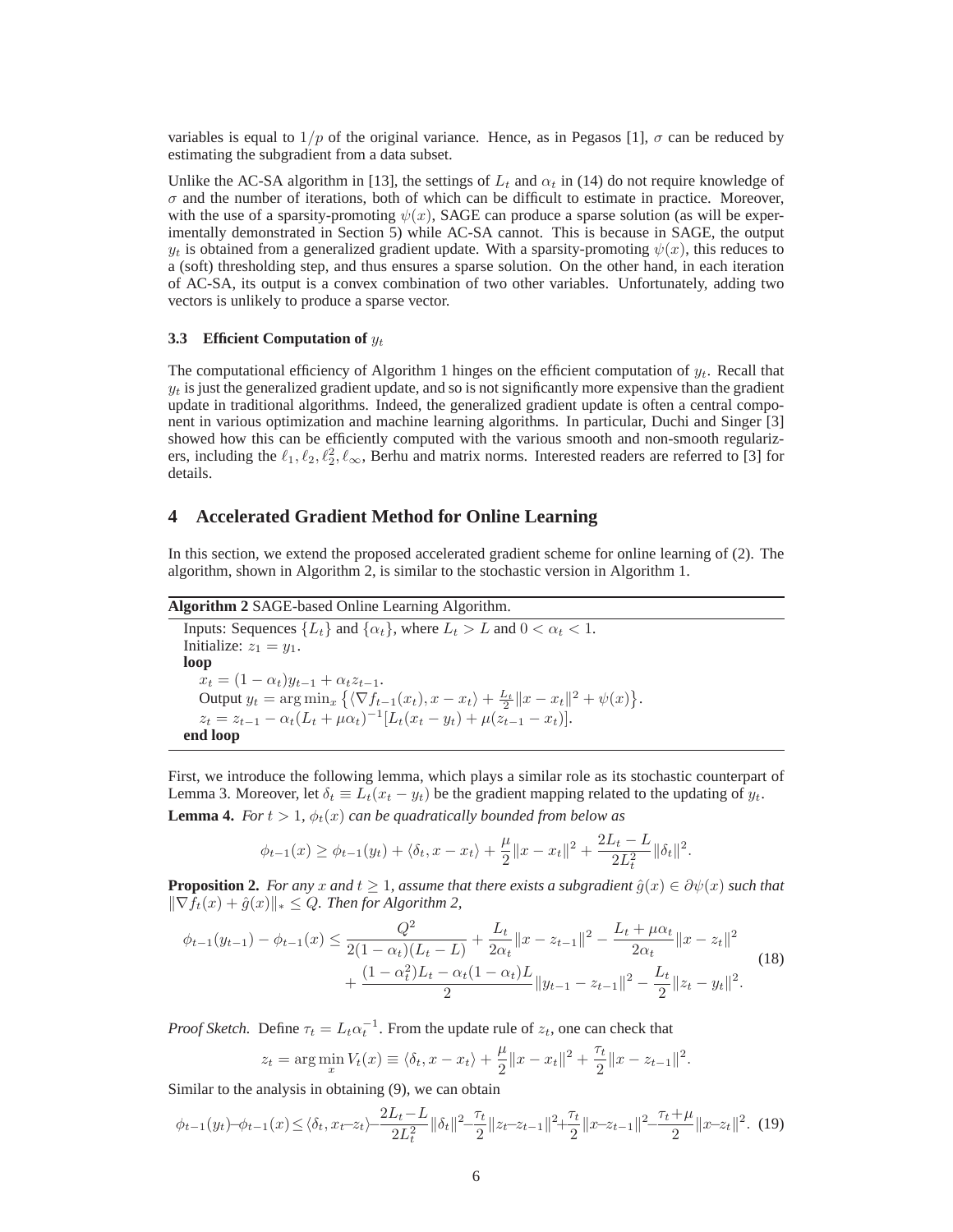On the other hand,

$$
\langle \delta_t, x_t - z_t \rangle - \frac{\|\delta_t\|^2}{2L_t} = \frac{L_t}{2} (\|z_t - x_t\|^2 - \|z_t - y_t\|^2)
$$
  

$$
\leq \frac{L_t}{2\alpha_t} \|z_t - z_{t-1}\|^2 + \frac{L_t(1 - \alpha_t)}{2} \|z_{t-1} - y_{t-1}\|^2 - \frac{L_t}{2} \|z_t - y_t\|^2, \tag{20}
$$

on using the convexity of  $\|\cdot\|^2$ . Using (20), the inequality (19) becomes

$$
\phi_{t-1}(y_t) - \phi_{t-1}(x) \le \frac{L_t(1-\alpha_t)}{2} \|z_{t-1} - y_{t-1}\|^2 - \frac{L_t}{2} \|z_t - y_t\|^2
$$
  

$$
- \frac{L_t - L}{2L_t^2} \|\delta_t\|^2 + \frac{\tau_t}{2} \|x - z_{t-1}\|^2 - \frac{\tau_t + \mu}{2} \|x - z_t\|^2.
$$
 (21)

On the other hand, by the convexity of  $\phi_{t-1}(x)$  and the Young's inequality, we have

$$
\phi_{t-1}(y_{t-1}) - \phi_{t-1}(y_t) \le \langle \nabla f_{t-1}(y_{t-1}) + \hat{g}_{t-1}(y_{t-1}), y_{t-1} - y_t \rangle
$$
  

$$
\le \frac{Q^2}{2(1 - \alpha_t)(L_t - L)} + \frac{(1 - \alpha_t)(L_t - L)}{2} ||y_{t-1} - y_t||^2.
$$
 (22)

Moreover, by using the update rule of  $x_t$  and the convexity of  $\|\cdot\|^2$ , we have

$$
||y_{t-1} - y_t||^2 = ||(y_{t-1} - x_t) + (x_t - y_t)||^2 = ||\alpha_t(y_{t-1} - z_{t-1}) + (x_t - y_t)||^2
$$
  
\n
$$
\leq \alpha_t ||y_{t-1} - z_{t-1}||^2 + (1 - \alpha_t)^{-1} ||x_t - y_t||^2 = \alpha_t ||y_{t-1} - z_{t-1}||^2 + \frac{||\delta_t||^2}{(1 - \alpha_t)L_t^2}.
$$
 (23)

On using (23), it follows from (22) that

$$
\phi_{t-1}(y_{t-1}) - \phi_{t-1}(y_t) \le \frac{Q^2}{2(1-\alpha_t)(L_t - L)} + \frac{\alpha_t(1-\alpha_t)(L_t - L)}{2} \|y_{t-1} - z_{t-1}\|^2 + \frac{L_t - L}{2L_t^2} \|\delta_t\|^2.
$$

Inequality (18) then follows immediately by adding this to (21).

$$
\Box \quad
$$

**Theorem 3.** *Assume that*  $\mu = 0$ *, and*  $||x^* - z_t|| \leq D$  *for*  $t \geq 1$ *. Set*  $\alpha_t = a$  *and*  $L_t = aL\sqrt{t-1} + L$ *, where* a ∈ (0, 1) *is a constant. Then the regret of Algorithm 2 can be bounded as*

$$
\sum_{t=1}^{N} [\phi_t(y_t) - \phi_t(x^*)] \le \frac{LD^2}{2a} + \left[ \frac{LD^2}{2} + \frac{Q^2}{a(1-a)L} \right] \sqrt{N}.
$$

**Theorem 4.** *Assume that*  $\mu > 0$ *, and*  $||x^* - z_t|| \le D$  *for*  $t \ge 1$ *. Set*  $\alpha_t = a$ *, and*  $L_t = a\mu t + L +$  $a^{-1}(\mu - L)_{+}$ , where  $a \in (0, 1)$  is a constant. Then the regret of Algorithm 2 can be bounded as

$$
\sum_{t=1}^{N} [\phi_t(y_t) - \phi_t(x^*)] \le \left[ \frac{(2a + a^{-1})\mu + L}{2a} \right] D^2 + \frac{Q^2}{2a(1-a)\mu} \log(N+1).
$$

In particular, with  $a = \frac{1}{2}$ , the regret bound reduces to  $\left(\frac{3\mu}{2} + L\right)D^2 + \frac{2Q^2}{\mu}\log(N+1)$ .

# **5 Experiments**

In this section, we perform experiments on the stochastic optimization of (2). Two data sets are used<sup>2</sup> (Table 1). The first one is the pcmac data set, which is a subset of the 20-newsgroup data set from [18], while the second one is the RCV1 data set, which is a filtered collection of the Reuters RCV1 from [19]. We choose the square loss for  $\ell(\cdot, \cdot)$  and the  $\ell_1$  regularizer for  $\Omega(\cdot)$  in (2). As discussed in Section 3.3 and [3], the generalized gradient update can be efficiently computed by soft thresholding in this case. Moreover, we do not use strong convexity and so  $\mu = 0$ .

We compare the proposed SAGE algorithm (with  $L_t$  and  $\alpha_t$  in (14)) with three recent algorithms: (1) FOLOS [3]; (2) SMIDAS [4]; and (3) SCD [4]. For fair comparison, we compare their convergence

<sup>2</sup>Downloaded from http://people.cs.uchicago.edu/∼vikass/svmlin.html and http://www.cs.ucsb.edu/∼wychen/sc.html.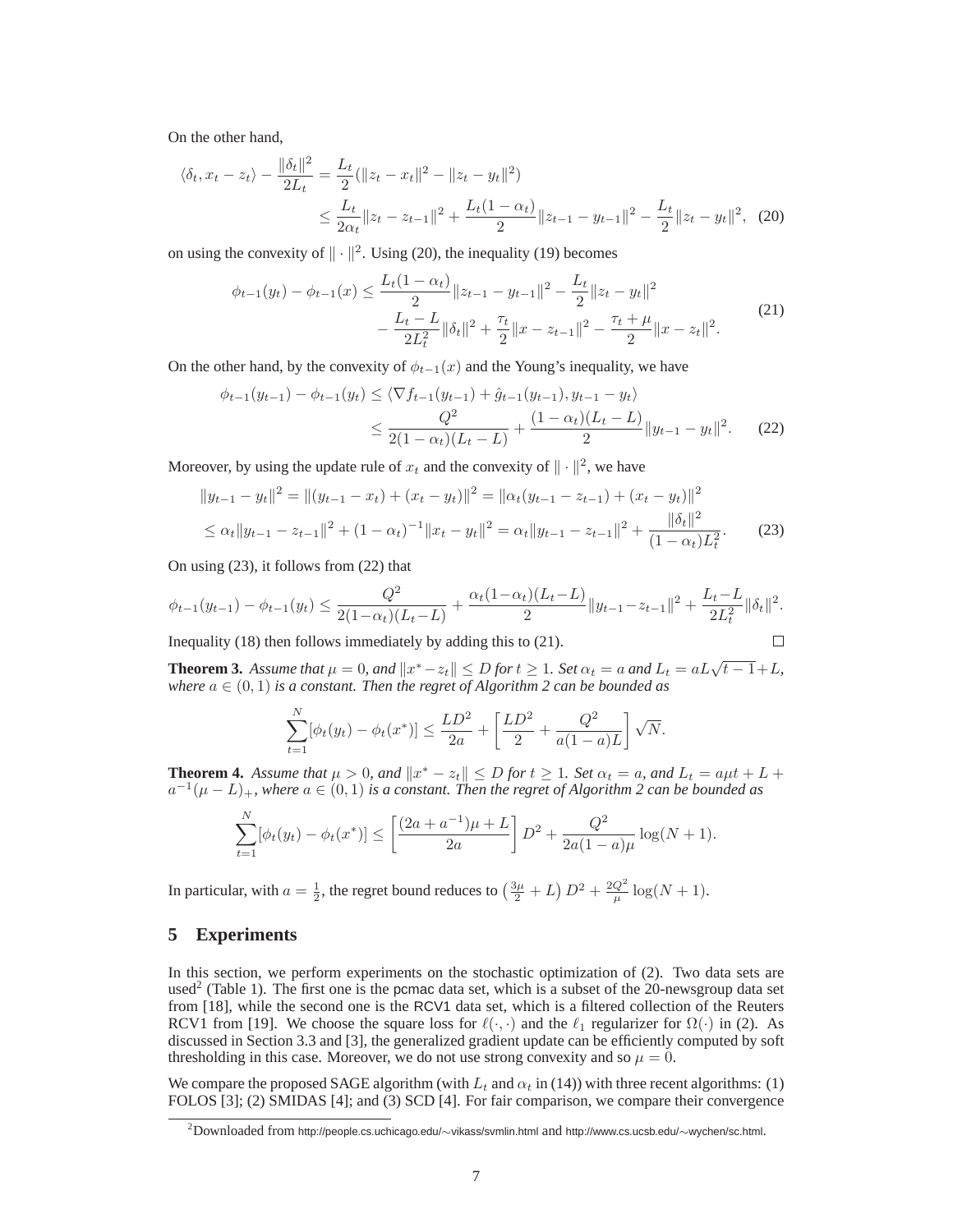behavior w.r.t. both the number of iterations and the number of data access operations, the latter of which has been advocated in [4] as an implementation-independent measure of time. Moreover, the efficiency tricks for sparse data described in [4] are also implemented. Following [4], we set the regularization parameter  $\lambda$  in (2) to  $10^{-6}$ . The  $\eta$  parameter in SMIDAS is searched over the range of  $\{10^{-6}, 10^{-5}, 10^{-4}, 10^{-3}, 10^{-2}, 10^{-1}\}$ , and the one with the lowest  $\ell_1$ -regularized loss is used. As in Pegasos [1], the (sub)gradient is computed from small sample subsets. The subset size  $p$  is set to  $\min(0.01m, 500)$ , where m is the data set size. This is used on all the algorithms except SCD, since SCD is based on coordinate descent and is quite different from the other stochastic subgradient algorithms.<sup>3</sup> All the algorithms are trained with the same maximum amount of "time" (i.e., number of data access operations).

|  | Table 1: Summary of the data sets. |  |  |  |
|--|------------------------------------|--|--|--|
|--|------------------------------------|--|--|--|

| data set         | #features | #instances | sparsity |
|------------------|-----------|------------|----------|
| pcmac            | 7.511     | 1.946      | 0.73%    |
| RCV <sub>1</sub> | 47.236    | 193.844    | $0.12\%$ |

Results are shown in Figure 1. As can be seen, SAGE requires much fewer iterations for convergence than the others (Figures 1(a) and 1(e)). Moreover, the additional costs on maintaining  $x_t$  and  $z_t$  are small, and the most expensive step in each SAGE iteration is in computing the generalized gradient update. Hence, its per-iteration complexity is comparable with the other (sub)gradient schemes, and its convergence in terms of the number of data access operations is still the fastest (Figures 1(b),  $1(c)$ ,  $1(f)$  and  $1(g)$ ). Moreover, the sparsity of the SAGE solution is comparable with those of the other algorithms (Figures 1(d) and 1(h)).



Figure 1: Performance of the various algorithms on the permac (upper) and RCV1 (below) data sets.

# **6 Conclusion**

In this paper, we developed a novel accelerated gradient method (SAGE) for stochastic convex composite optimization. It enjoys the computational simplicity and scalability of traditional (sub)gradient methods but are much faster, both theoretically and empirically. Experimental results show that SAGE outperforms recent (sub)gradient descent methods. Moreover, SAGE can also be extended to online learning, obtaining the best regret bounds currently known.

## **Acknowledgment**

This research has been partially supported by the Research Grants Council of the Hong Kong Special Administrative Region under grant 615209.

<sup>3</sup> For the same reason, an SCD iteration is also very different from an iteration in the other algorithms. Hence, SCD is not shown in the plots on the regularized loss versus number of iterations.